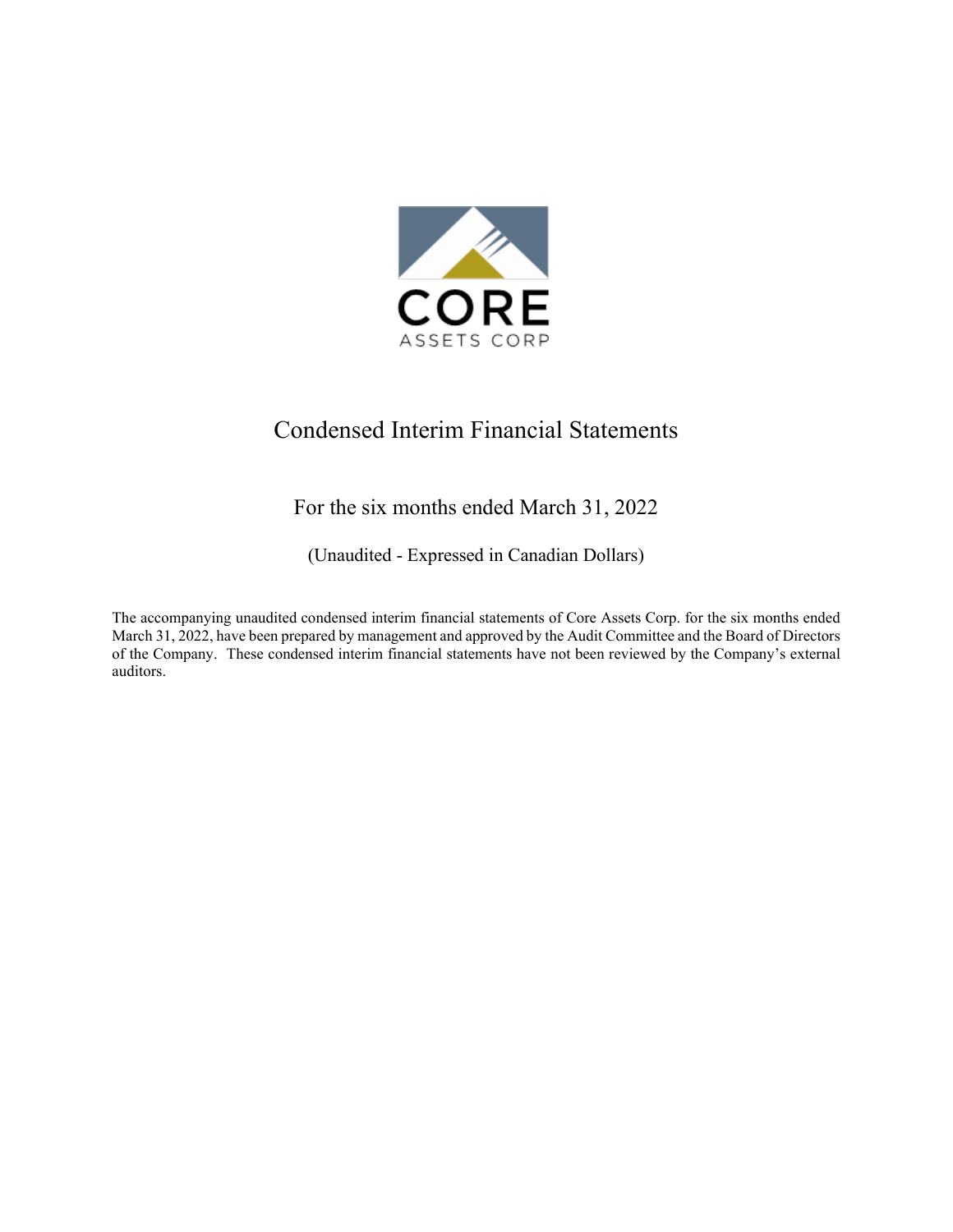Condensed Interim Statements of Financial Position As expressed in Canadian dollars (Unaudited – prepared by management)

|                                                       | March 31,<br>2022 | September<br>30, 2021 |             |
|-------------------------------------------------------|-------------------|-----------------------|-------------|
|                                                       |                   |                       |             |
| <b>Assets</b>                                         |                   |                       |             |
| <b>Current</b>                                        |                   |                       |             |
| Cash                                                  | \$<br>3,861,523   | \$                    | 1,528,966   |
| Sales taxes and other receivables                     | 17,391            |                       | 24,408      |
| Prepaid expenses                                      | 214,946           |                       | 72,499      |
|                                                       |                   |                       |             |
|                                                       | 4,093,860         |                       | 1,625,873   |
|                                                       |                   |                       |             |
| Promissory notes (Note 9)                             | 38,717            |                       | 81,970      |
| Exploration and evaluation assets (Note 6 and Note 9) | 1,438,464         |                       | 1,307,716   |
| Reclamation bonds (Note 5)                            | 25,500            |                       | 25,500      |
|                                                       |                   |                       |             |
|                                                       | \$<br>5,596,541   | \$                    | 3,041,059   |
|                                                       |                   |                       |             |
| <b>Liabilities</b>                                    |                   |                       |             |
| <b>Current</b>                                        |                   |                       |             |
| Accounts payable and accrued liabilities              | \$<br>21,643      | $\mathbb{S}$          | 85,910      |
| Due to related parties (Note 9)                       | 28,578            |                       | 17,912      |
|                                                       |                   |                       |             |
|                                                       | 50,221            |                       | 103,822     |
| <b>Shareholders' Equity</b>                           |                   |                       |             |
| Share capital (Note 7)                                | 6,876,845         |                       | 3,834,809   |
| Share subscriptions received                          |                   |                       | 31,500      |
| Reserves (Note 8)                                     | 709,486           |                       | 318,831     |
| Deficit                                               | (2,040,011)       |                       | (1,247,903) |
|                                                       | 5,546,320         |                       | 2,937,237   |
|                                                       |                   |                       |             |
|                                                       | \$<br>5,596,541   | \$                    | 3,041,059   |

Approved and authorized by the Board of Directors on May 25, 2022:

*"Nick Rodway" "David Hodge"*

\_\_\_\_\_\_\_\_\_\_\_\_\_\_\_\_\_\_\_\_\_\_\_ \_\_\_\_\_\_\_\_\_\_\_\_\_\_\_\_\_\_\_\_\_\_\_\_ Director Director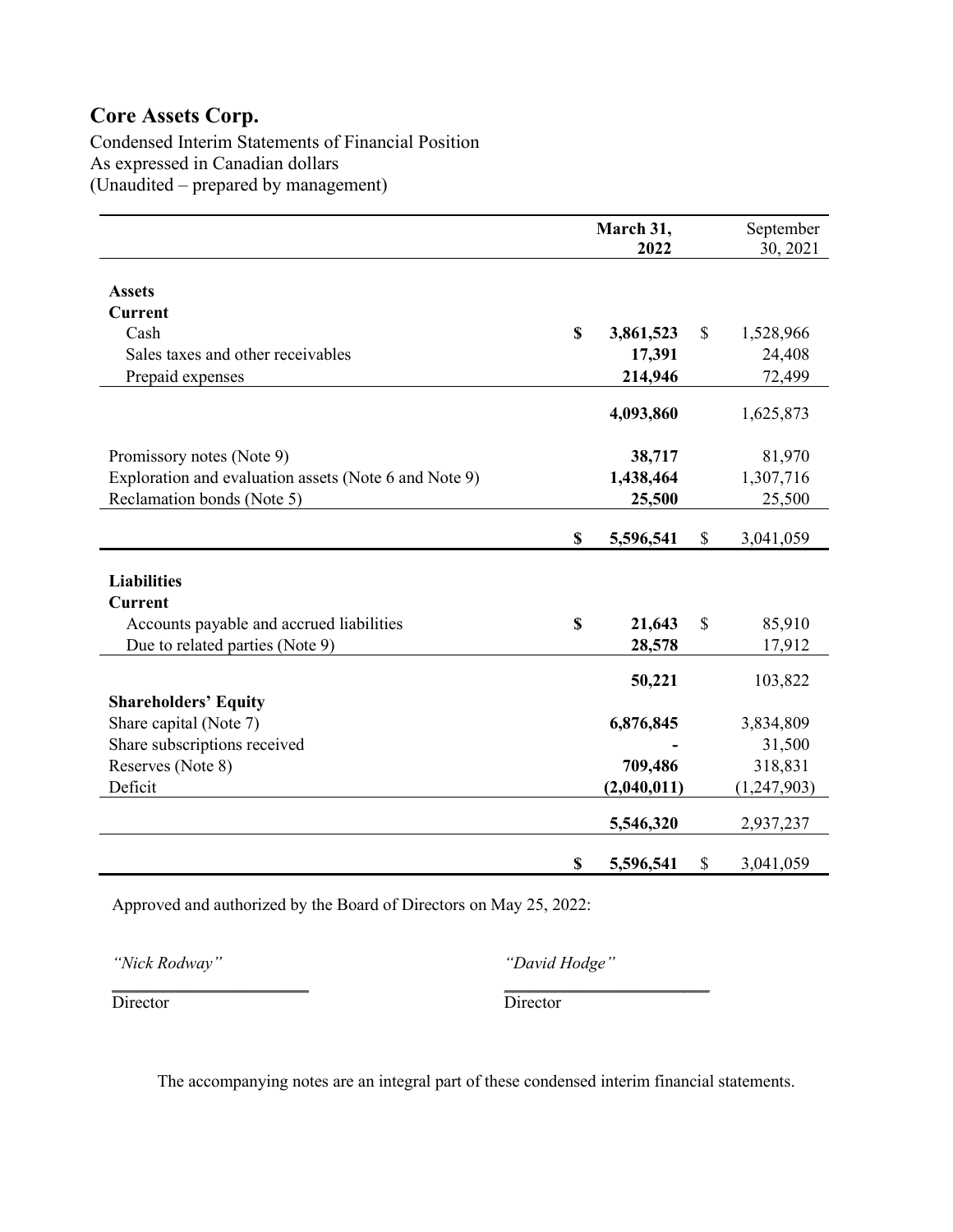Condensed Interim Statements of Operations and Comprehensive Loss

For the three and six months ended March 31,

As expressed in Canadian dollars

(Unaudited – prepared by management)

|                                                                                              | <b>Three Months Ended</b><br>March 31, |            |    | <b>Six Months Ended</b><br>March 31, |            |    |            |
|----------------------------------------------------------------------------------------------|----------------------------------------|------------|----|--------------------------------------|------------|----|------------|
|                                                                                              |                                        | 2022       |    | 2021                                 | 2022       |    | 2021       |
| <b>Expenses</b>                                                                              |                                        |            |    |                                      |            |    |            |
| Accounting and audit fees                                                                    | \$                                     |            | \$ | 10,500                               | \$         | \$ | 10,500     |
| Administration fees (Note 9)                                                                 |                                        | 37,500     |    | 37,500                               | 75,000     |    | 75,000     |
| Advertising and travel expenses                                                              |                                        | 66,671     |    | 7,046                                | 106,044    |    | 7,954      |
| Consulting fees and salaries (Note 9)                                                        |                                        | 34,785     |    | 68,925                               | 78,958     |    | 72,619     |
| Interest income                                                                              |                                        | (2, 236)   |    |                                      | (3,177)    |    |            |
| Legal fees                                                                                   |                                        | 13,402     |    | 4,653                                | 21,132     |    | 8,862      |
| Transfer agent and filing fees                                                               |                                        | 17,762     |    | 7,987                                | 25,928     |    | 13,153     |
| Share-based payments (Note 8)                                                                |                                        | 481,666    |    |                                      | 481,666    |    | 113,310    |
| Office and miscellaneous                                                                     |                                        | 3,096      |    | 1,643                                | 6,557      |    | 3,195      |
| Net Loss and Comprehensive Loss for<br>the Period                                            |                                        | 652,646    |    | 138,254                              | 792,108    |    | 304,593    |
| <b>Basic and Diluted Loss Per Share</b>                                                      | \$                                     | 0.01       | \$ | 0.01                                 | \$<br>0.01 | \$ | 0.01       |
| <b>Weighted Average Number of</b><br><b>Common Shares Outstanding - Basic</b><br>and Diluted |                                        | 67,879,781 |    | 24,501,658                           | 62,980,595 |    | 22,096,670 |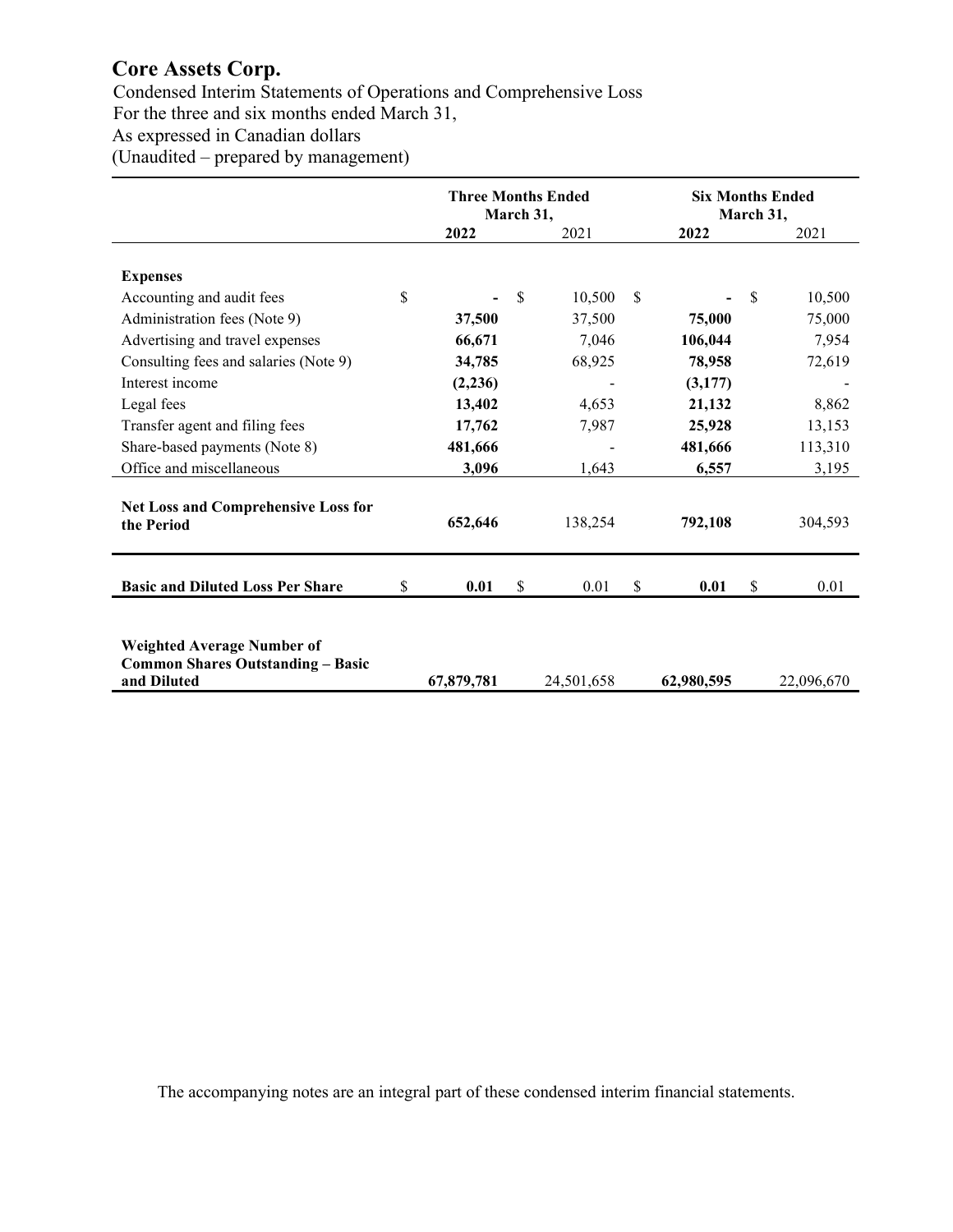Condensed Interim Statements of Changes in Equity For the six months ended March 31,

As expressed in Canadian dollars

(Unaudited – prepared by management)

|                                           | Number of     | <b>Share</b>    |              |                 |          | <b>Shares</b>     |    |                |    |              |
|-------------------------------------------|---------------|-----------------|--------------|-----------------|----------|-------------------|----|----------------|----|--------------|
|                                           | <b>Shares</b> | Capital         |              | <b>Reserves</b> |          | <b>Subscribed</b> |    | <b>Deficit</b> |    | <b>Total</b> |
| <b>Balance, September 30, 2020</b>        | 21,216,600    | \$<br>674,259   | $\mathbf S$  |                 | S        |                   | S  | (177,527)      | S  | 496,732      |
| Shares issued for property (Note $6, 7$ ) | 1,000,000     | 90,000          |              |                 |          |                   |    |                |    | 90,000       |
| Shares issued (Note 7)                    | 12,177,767    | 1,095,999       |              |                 |          |                   |    |                |    | 1,095,999    |
| Shares issued – flow through (Note 7)     | 2,838,334     | 326,408         |              |                 |          |                   |    |                |    | 326,408      |
| Share issuance costs                      |               | (51, 634)       |              | 13,953          |          |                   |    |                |    | (37,681)     |
| Share-based payments (Note 8)             |               |                 |              | 113,310         |          |                   |    |                |    | 113,310      |
| Net loss for the period                   |               |                 |              |                 |          |                   |    | (304, 593)     |    | (304, 593)   |
| Balance, March 31, 2021                   | 37,232,701    | \$<br>2,135,032 | S.           | 127,263         | <b>S</b> |                   | S. | (482, 120)     | S. | 1,780,175    |
|                                           | Number of     | <b>Share</b>    |              |                 |          | <b>Shares</b>     |    |                |    |              |
|                                           | <b>Shares</b> | Capital         |              | <b>Reserves</b> |          | <b>Subscribed</b> |    | <b>Deficit</b> |    | <b>Total</b> |
| <b>Balance, September 30, 2021</b>        | 57,867,479    | \$<br>3,834,809 | <sup>S</sup> | 318,831         | <b>S</b> | 31,500            | \$ | (1,247,903)    | S  | 2,937,237    |
| Shares issued (Note 7)                    | 6,657,752     | 1,597,860       |              |                 |          |                   |    |                |    | 1,597,860    |
| Share issuance costs                      |               | (30, 929)       |              |                 |          |                   |    |                |    | (30, 929)    |
| Options exercised (Note 7)                | 1,300,000     | 232,011         |              | (91, 011)       |          |                   |    |                |    | 141,000      |
| Warrants exercised (Note 7)               | 8,287,292     | 1,243,094       |              |                 |          | (31,500)          |    |                |    | 1,211,594    |
| Share-based payments (Note 8)             |               |                 |              | 481,666         |          |                   |    |                |    | 481,666      |
| Net loss for the period                   |               |                 |              |                 |          |                   |    | (792, 108)     |    | (792, 108)   |
| Balance, March 31, 2022                   | 74,112,523    | \$<br>6,876,845 | \$           | 709,486         |          |                   | \$ | (2,040,011)    | S. | 5,546,320    |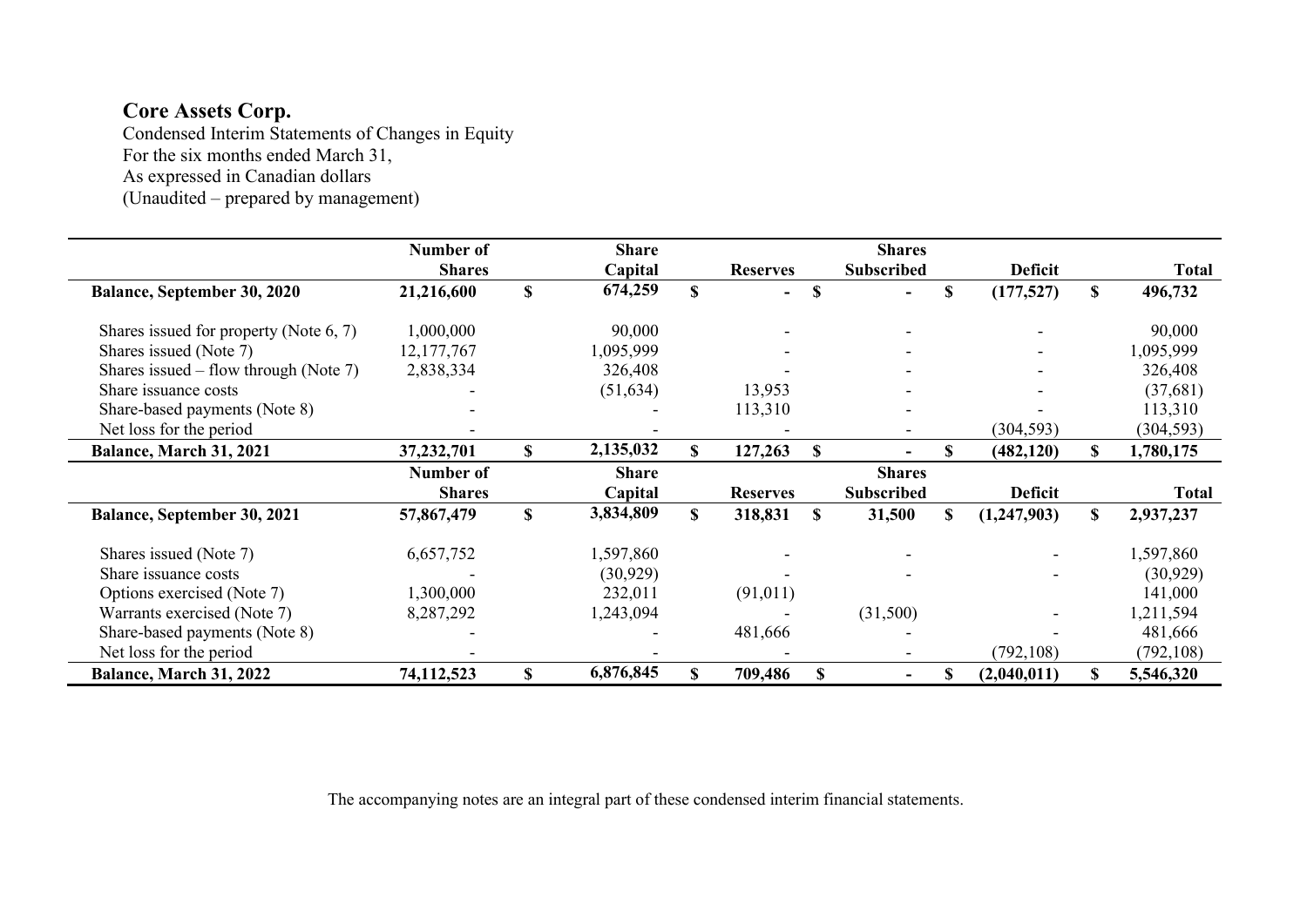Condensed Interim Statements of Cash Flows For the six months ended March 31, As expressed in Canadian dollars (Unaudited – prepared by management)

|                                                                  |             | 2022       |              | 2021       |
|------------------------------------------------------------------|-------------|------------|--------------|------------|
|                                                                  |             |            |              |            |
| <b>CASH FLOWS (USED IN) OPERATING ACTIVITIES:</b>                |             |            |              |            |
| Net loss for the period                                          | $\mathbf S$ | (792, 108) | $\mathbb{S}$ | (304, 593) |
| Add (deduct) items not affecting cash:                           |             |            |              |            |
| Share-based compensation                                         |             | 481,666    |              | 113,310    |
| Changes in non-cash working capital items related to operations: |             |            |              |            |
| Prepaid expenses                                                 |             | (142, 447) |              | (77, 399)  |
| Promissory notes                                                 |             | 43,253     |              |            |
| Sales taxes and other receivables                                |             | 7,017      |              | (4, 555)   |
| Accounts payable and accrued liabilities                         |             | (53, 601)  |              | 31,370     |
|                                                                  |             |            |              |            |
| Net cash flows (used in) operating activities                    |             | (456, 220) |              | (241, 867) |
|                                                                  |             |            |              |            |
| <b>CASH FLOWS (USED IN) INVESTING ACTIVITIES:</b>                |             |            |              |            |
| Mining tax credit                                                |             | 3,378      |              |            |
| Reclamation bond                                                 |             |            |              | (12,000)   |
| Exploration and evaluation costs                                 |             | (134, 126) |              | (16, 441)  |
|                                                                  |             |            |              |            |
| Net cash flows (used in) investing activities                    |             | (130, 748) |              | (28, 441)  |
|                                                                  |             |            |              |            |
| <b>CASH FLOWS FROM (USED IN) FINANCING ACTIVITIES:</b>           |             |            |              |            |
| Issue of common shares                                           |             | 1,597,860  |              | 1,436,599  |
| Exercise of stock options                                        |             | 141,000    |              |            |
| <b>Exercise of warrants</b>                                      |             | 1,243,094  |              |            |
| Share issuance costs                                             |             | (62, 429)  |              | (37,681)   |
| Net cash flows from financing activities                         |             | 2,919,525  |              | 1,398,918  |
| Increase (decrease) in cash                                      |             | 2,332,557  |              | 1,128,610  |
|                                                                  |             |            |              |            |
| Cash, beginning of period                                        |             | 1,528,966  |              | 232,832    |
|                                                                  |             |            |              |            |
| Cash, end of period                                              | S           | 3,861,523  | $\mathbb{S}$ | 1,361,442  |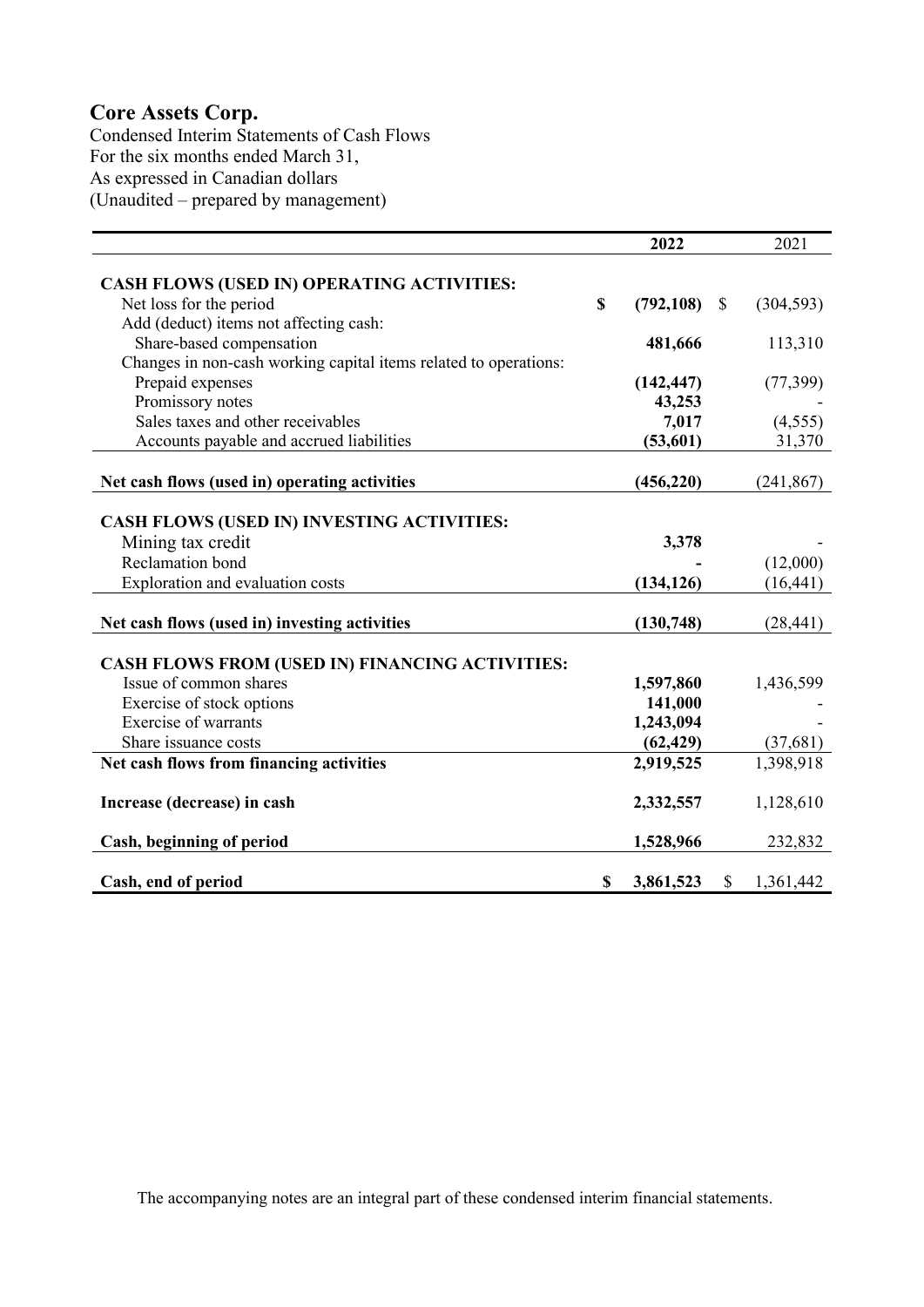Notes to the Condensed Interim Financial Statements For the six months ended March 31, 2022 and 2021 Expressed in Canadian dollars (Unaudited – prepared by management)

#### **1. NATURE OF OPERATIONS AND CONTINUANCE OF OPERATIONS**

Core Assets Corp. ("Core" or the "Company") was incorporated on April 20, 2016, under the Company Act of British Columbia and is in the business of acquiring, exploring, developing and evaluating mineral resource properties. The Company is in the exploration stage and has interests in properties located in British Columbia ("BC"), Canada. The head office, principal address and registered and records office of the Company are located at 1450 – 789 West Pender, Vancouver, BC, Canada, V6C 1H2.

On July 8, 2020, the Company received a final receipt from the British Columbia Securities Commission for its Long Form Prospectus dated July 7, 2020. On July 27, 2020, the Company's shares were listed for trading on the Canadian Securities Exchange ("CSE") under the symbol "CC". The Company's shares also trade on the OTCQB under the symbol "CCOOF" and on the Frankfurt Stock Exchange under the symbol "A2QCCU".

These financial statements were authorized for issue by the Audit Committee and Board of Directors on May 25, 2022.

The Company has no source of operating cash flows, has not yet achieved profitable operations, has working capital of \$4,043,639 at March 31, 2022 (September 30, 2021: \$1,552,051), has accumulated losses since its inception, expects to incur further losses in the development of its business, and has no assurance that sufficient funding will be available to conduct further exploration of its mineral properties. These material uncertainties cast significant doubt about the Company's ability to continue as a going concern. In recognition of these circumstances, management is pursuing various financial alternatives to fund the Company's exploration and development programs. There is no assurance that these initiatives will be successful.

In the future, the Company may raise additional financing through the issuance of share capital or shareholder loans, however, there can be no assurance that it will be successful in its efforts to do so and that the terms will be favourable to the Company. These financial statements do not include any adjustments to the carrying values of assets and liabilities, the reported expenses and statement of financial position classifications that might be necessary should the Company be unable to realize its assets and settle its liabilities as a going concern in the normal course of operations. Management is actively seeking to raise the necessary capital to meet its funding requirements and has undertaken available cost-cutting measures. There can be no assurance that management's plan will be successful. If the going concern assumption were not appropriate for these financial statements, then adjustments would be necessary in the carrying value of assets and liabilities, the reported expenses and the statement of financial position classifications used. Such adjustments could be material.

The business of mining and exploration involves a high degree of risk and there can be no assurance that current exploration programs will result in profitable mining operations. The Company has no source of revenue, and has significant cash requirements to meet its administrative overhead and maintain its mineral interests.

In early 2020, there was a global outbreak of COVID-19 (coronavirus), which has had a significant impact on businesses through the restrictions put in place by the Canadian, provincial and municipal governments regarding travel, business operations and isolation/quarantine orders. At this time, it is unknown the extent of the impact the COVID-19 outbreak may have on the Company as this will depend on future developments that are highly uncertain and that cannot be predicted with confidence. These uncertainties arise from the inability to predict the ultimate geographic spread of the disease, and the duration of the outbreak, including the duration of travel restrictions, business closures or disruptions, and quarantine/isolation measures that are currently, or may be put, in place by Canada and other countries to fight the virus.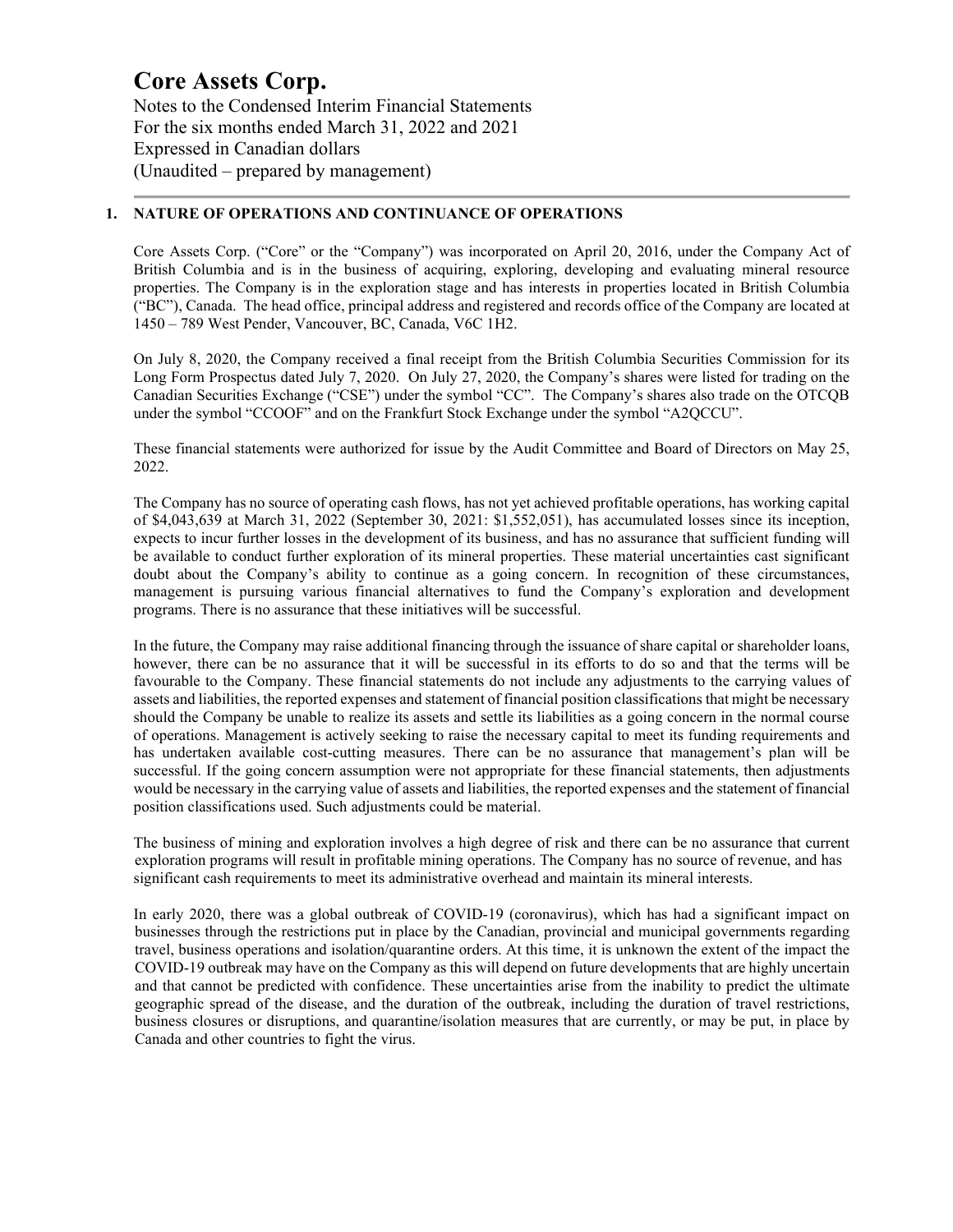Notes to the Condensed Interim Financial Statements For the six months ended March 31, 2022 and 2021 Expressed in Canadian dollars (Unaudited – prepared by management)

#### **2. BASIS OF PRESENTATION**

#### Statement of Compliance

These condensed interim financial statements have been prepared in accordance with International Financial Reporting Standards ("IFRS") as issued by the International Accounting Standards Board ("IASB") and Interpretations of the International Financial Reporting Interpretations Committee ("IFRIC"), applicable to the preparation of interim financial statements, including IAS 34, Interim Financial Reporting.

#### Basis of Measurement

These financial statements have been prepared on a historical costs basis except for financial instruments classified as financial instruments at fair value through profit or loss, which are stated at their fair value. In addition, this financial statement has been prepared using the accrual basis of accounting.

The preparation of these financial statements requires management to make judgments, estimates and assumptions that affect the reported amounts of assets and liabilities at the date of the financial statements and reported amounts of expenses during the reporting period. Estimates and assumptions are continuously evaluated and are based on management's experience and other factors, including expectations of future events that are believed to be reasonable under the circumstances. However, actual outcomes can differ from these estimates.

#### **3. SIGNIFICANT ACCOUNTING JUDGMENTS, ESTIMATES AND ASSUMPTIONS**

#### Estimates and assumptions

In particular, information about significant areas of estimation uncertainty considered by management in preparing the financial statements includes:

- The recoverability of the carrying value of the exploration and evaluation assets is dependent on successful development and commercial exploitation, or alternatively, sale of the respective areas of interest;
- The inputs used in assessing the recoverability of deferred income tax assets to the extent that the deductible temporary differences will reverse in the foreseeable future and that the Company will have future taxable income; and
- Management's assumption that there are currently no decommissioning liabilities is based on the facts and circumstances that have existed during the periods.

#### **Judgments**

The critical judgments that the Company's management has made in the process of applying the Company's accounting policies from those involving estimations that have the most significant effect on the amounts recognized in the Company's financial statements are as follows:

• Economic recoverability and probability of future economic benefits of exploration, evaluation and development costs

Management has determined that exploratory drilling, evaluation, development and related costs incurred which have been capitalized are economically recoverable. Management uses several criteria in its assessments of economic recoverability and probability of future economic benefit including geologic information, scoping and feasibility studies, accessible facilities, existing permits and life of mine plans.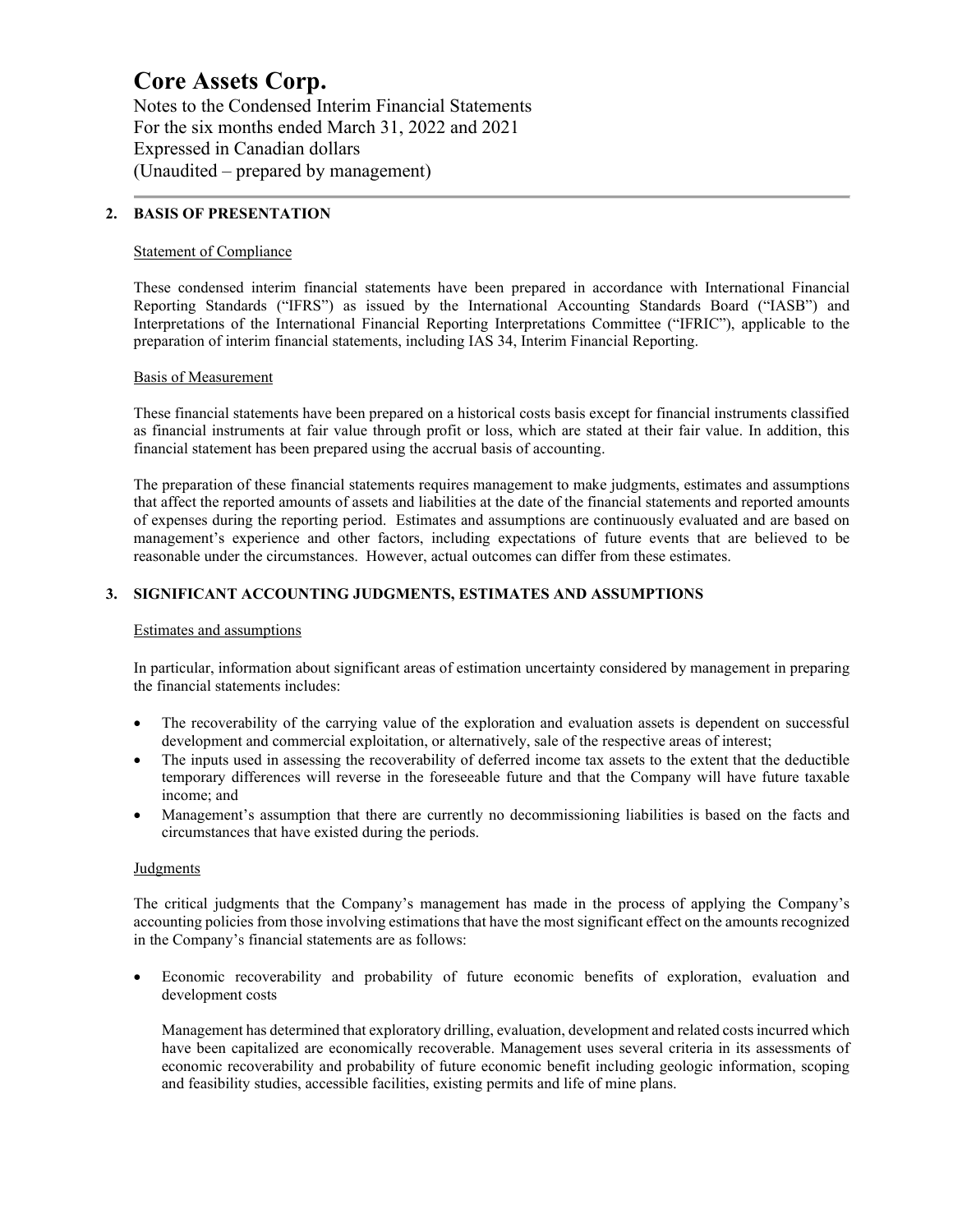Notes to the Condensed Interim Financial Statements For the six months ended March 31, 2022 and 2021 Expressed in Canadian dollars (Unaudited – prepared by management)

#### **3. SIGNIFICANT ACCOUNTING JUDGMENTS, ESTIMATES AND ASSUMPTIONS** - continued

Provisions for reclamation

Management assesses its provision for reclamation on an annual basis or when new information becomes available. This assessment includes the estimation of the future rehabilitation costs, the timing of these expenditures, and the impact of changes in discount rates. The actual future expenditures may differ from the amounts currently provided if the estimates made are significantly different than actual results or if there are significant changes in environmental and/or regulatory requirements in the future.

#### Going concern

The assessment of the Company's ability to continue as a going concern involves judgment regarding future funding available for its exploration projects and working capital requirements.

#### **4. SIGNIFICANT ACCOUNTING POLICIES**

The policies applied in these condensed interim consolidated financial statements are consistent with policies disclosed in Note 4 of the financial statements for the year ended September 30, 2021. These condensed interim consolidated financial statements should be read in conjunction with the Company's audited financial statements for the year ended September 30, 2021.

Certain new standards, interpretations and amendments to existing standards issued by the IASB or IFRIC may have become mandatory or have been issued subsequent to the year ended September 30, 2021. However, none have been identified as applicable or are consequential to the Company.

#### **5. RECLAMATION BOND**

At March 31, 2022, the Company has a reclamation security deposit of \$25,500 (September 30, 2021: \$25,500) with the Ministry of Energy, Mines and Petroleum Resources for the proposed exploration program on the Blue Property.

#### **6. EXPLORATION AND EVALUATION ASSETS**

The following is a description of the Company's property interests and related spending commitments:

#### Blue Property

On December 10, 2018, the Company signed an agreement with Zimtu Capital Corp. ("Zimtu"), a related party (see Note 9), whereby the Company can earn a 100% interest in and to the Blue Property, in British Columbia. For its participation in the transaction, the Company paid \$100,000 and issued 3,000,000 common shares of the Company in staged payments (1,000,000 shares with a fair value of \$50,000 issued during the year ended September 30, 2019 and 2,000,000 with a fair value of \$225,000 were issued during the year ended September 30, 2021). Zimtu will retain a 2% Net Smelter Return (NSR) royalty. The Company has the right to buy back 1% of the NSR within 5 years of the agreement by paying \$1,000,000. The original agreement was amended June 10, 2021 to change the date of the final payment from December 10, 2020 to June 15, 2021. On January 7, 2022, the Company and Zimtu signed an agreement to remove the 2% NSR royalty from the original and amended agreements.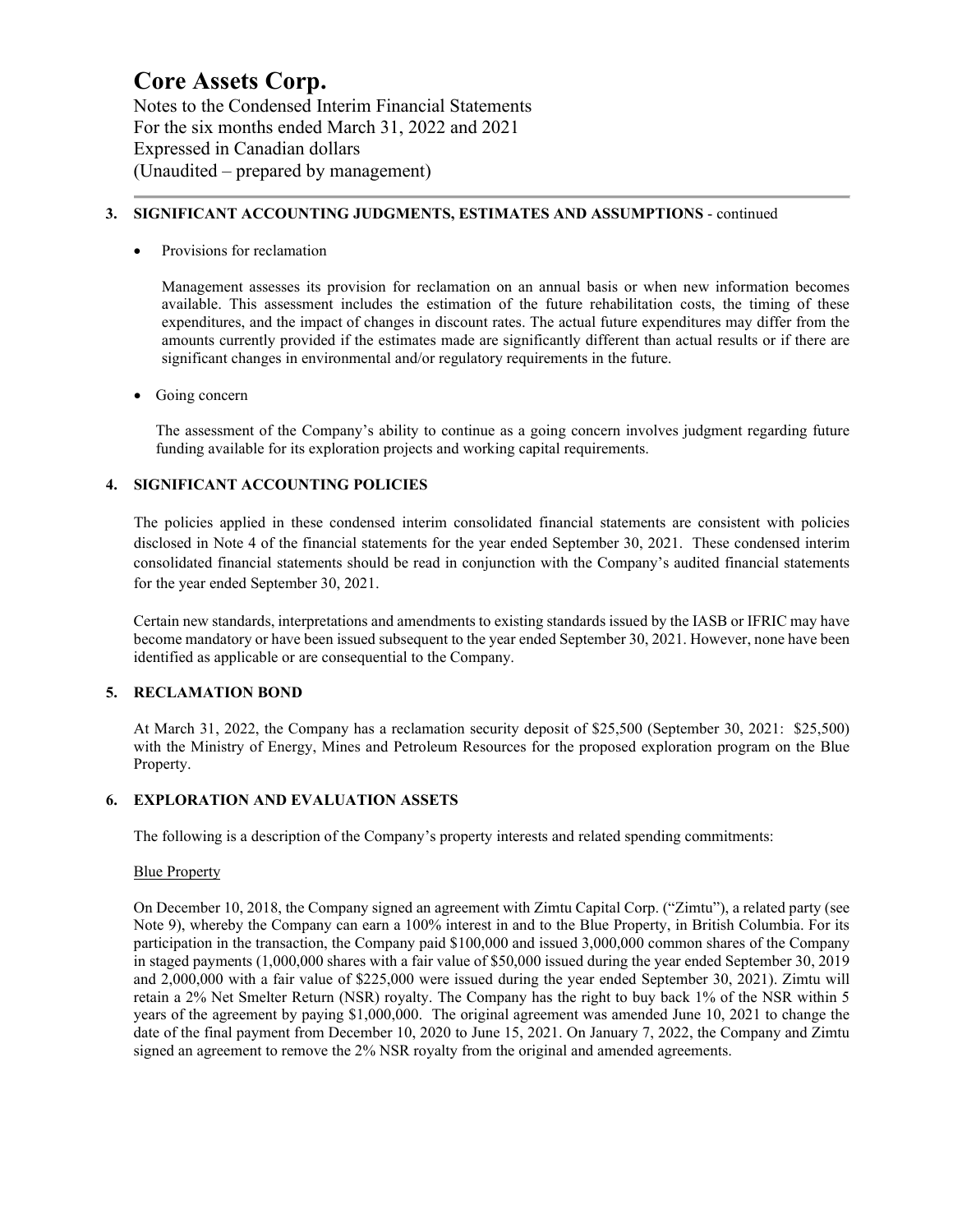Notes to the Condensed Interim Financial Statements For the six months ended March 31, 2022 and 2021 Expressed in Canadian dollars (Unaudited – prepared by management)

#### **6. EXPLORATION AND EVALUATION ASSETS** - continued

#### Blue Property - continued

In August 2020, the Company acquired 8 additional claims in and around the Company's Blue and Silver Lime properties from Zimtu. The cost to acquire the claims amounted to the cost of staking paid by Zimtu (\$23,025). Zimtu will retain a 2% NSR royalty, of which the Company shall have the right to buy back 1% within 5 years of the agreement by paying \$1,000,000. The addition of these claims expanded and consolidated the Blue Property and the Silver Lime Property into one contiguous property that will continue to be called the Blue Property. On January 7, 2022, the Company and Zimtu signed an agreement to remove the 2% NSR royalty from the original and amended agreements.

In June 2021, the Company acquired 6 additional claims in and around the Company's Blue and Silver Lime properties from Zimtu. The cost to acquire the claims amounted to the cost of staking paid by Zimtu of \$26,095 plus 20% interest for a total of \$31,314.

During the year ended September 30, 2021, the Company staked an additional 82,257 ha of land, increasing its land package to approximately 108,337 ha. The cost of the staking was \$140,950.

#### Silver Lime Property

On August 1, 2019, the Company signed an agreement with Zimtu Capital Corp. ("Zimtu"), a related party (see Note 9), whereby the Company can earn a 100% interest in and to the Silver Lime Property, in British Columbia by issuing 1,000,000 common shares (issued) of the Company. Subsequent to the purchase, the Company acquired additional claims that combine the Blue Property and the Silver Lime Property into one contiguous property and the Silver Lime Property is now considered part of the Company's Blue Property. Zimtu will retain a 2% Net Smelter Return (NSR) royalty. The Company has the right to buy back 1% of the NSR within 5 years of the agreement by paying \$1,000,000. On January 7, 2022, the Company and Zimtu signed an agreement to remove the 2% NSR royalty from the original and amended agreements.

The following are the expenditures on the Blue Property for the six months ended March 31, 2022 and the year ended September 30, 2021:

|                            | Six months      |    | Year ended    |
|----------------------------|-----------------|----|---------------|
|                            | ended March     |    | September 30, |
|                            | 31, 2022        |    | 2021          |
| Opening balance            | \$<br>1,307,716 | -S | 273,652       |
| Acquisition costs - shares |                 |    | 225,000       |
| Acquisition costs – cash   |                 |    | 222,264       |
| Assays                     | 7,487           |    | 14,906        |
| Drilling                   |                 |    | 1,621         |
| Field supplies             | 56,032          |    | 21,276        |
| Geological expenses        | 53,714          |    | 95,456        |
| Geophysical survey         | 15,453          |    | 353,190       |
| Reports and other          | 1,440           |    | 7,000         |
| Travel and accommodation   |                 |    | 93,351        |
| Mining tax credit          | (3,378)         |    |               |
| Ending balance             | 1,438,464       | \$ | 1,307,716     |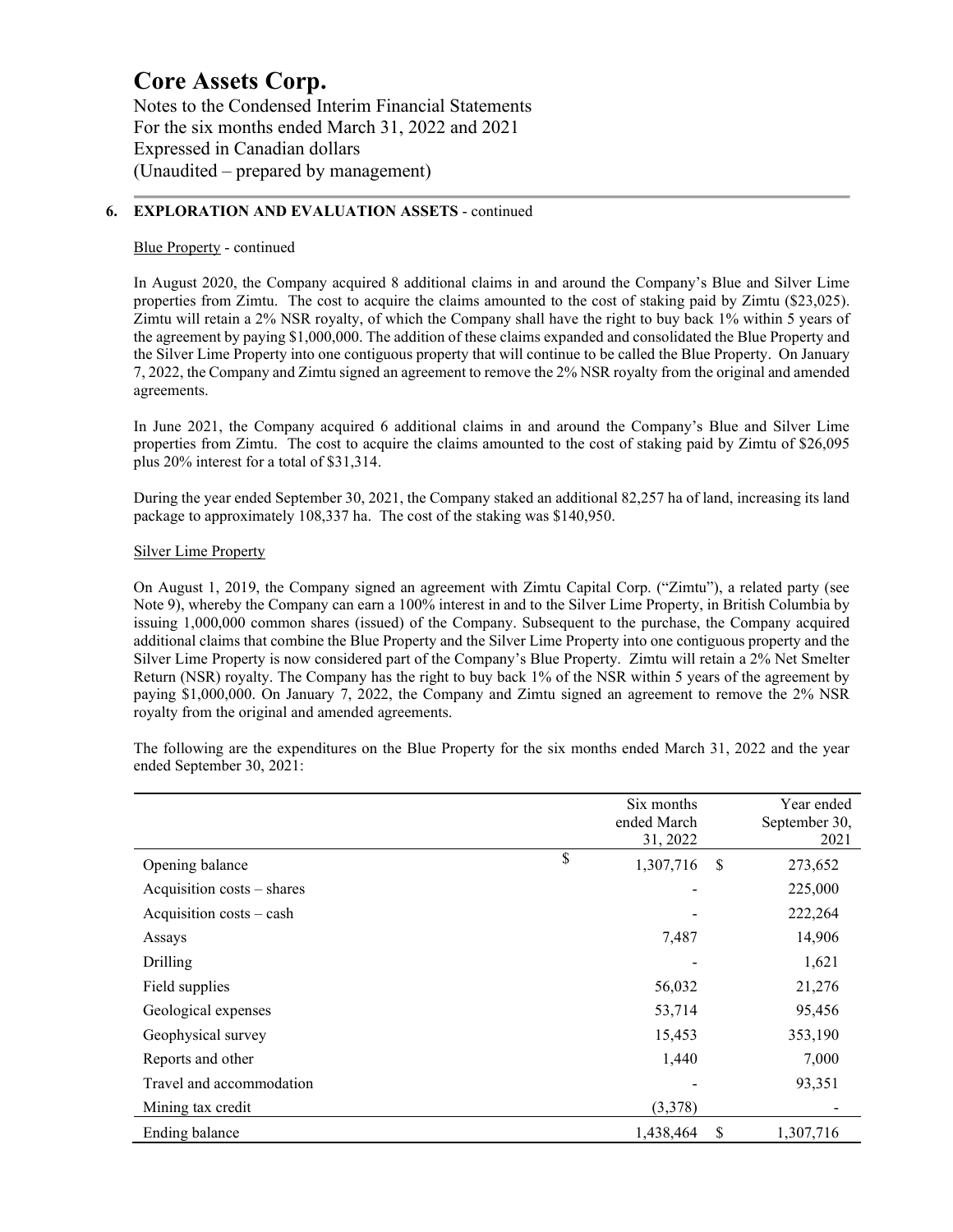Notes to the Condensed Interim Financial Statements For the six months ended March 31, 2022 and 2021 Expressed in Canadian dollars (Unaudited – prepared by management)

#### **7. SHARE CAPITAL**

- a) Authorized: Unlimited common shares with no par value.
- b) Issued and outstanding: The total issued and outstanding shares of the Company total 74,112,523 as at March 31, 2022 (September 30, 2021: 57,867,479).

#### **During the six months ended March 31, 2022:**

- i. On January 21, 2022, the Company completed a non-brokered private placement (the "Offering") of 6,657,752 units (each, a "Unit") at a price of \$0.24 per Unit for gross proceeds of \$1,597,860. Each Unit is comprised of one common share (each, a "Share") in the capital of the Company and one whole transferable Share purchase warrant (each, a "Warrant"). Each Warrant will entitle the holder to purchase one additional Share (each, a "Warrant Share") for a period of two years from the closing date (the "Closing Date") at an exercise price of \$0.39 per Warrant Share. In connection with the Offering, Crescat Capital LLC ("Crescat Capital") has agreed to make a strategic investment in the Company of \$1,275,000 (the "Crescat Capital Investment"). Following the completion of the Crescat Capital Investment, Crescat Capital will have an option to participate in future financings of the Company to maintain its interest in the Company for so long as it holds greater than 3% of the issued and outstanding Common Shares. All securities issued in connection with the Offering will be subject to a four month hold as required under applicable securities laws and, in addition, will be subject to an 18 month hold from the Closing Date split up into 3 releases of one third (1/3) of the securities issued under the Offering every six months from the Closing Date. Cash finder's fees of \$4,101 were paid to eligible finders in connection with the Offering.
- ii. During the six months ended March 31, 2022, 8,287,292 share purchase warrants priced at \$0.15 and were exercised for gross proceeds of \$1,243,094.
- iii. During the six months ended March 31, 2022, 1,025,000 stock options priced at \$0.10 and 275,000 stock options priced at \$0.14 were exercised for gross proceeds of \$232,011.

#### **During the year ended September 30, 2021:**

- i. On December 10, 2020, 1,000,000 common shares with a fair value of \$90,000 were issued in connection with the Blue Property (See Note 6).
- ii. On March 17, 2021, the Company closed a non-brokered private placement (the "Offering"), issuing 12,177,767 units (each, a "Unit") at a price of \$0.09 per Unit for gross proceeds of \$1,095,999. Each Unit is comprised of one common share (each, a "Share") in the capital of the Company and one non-transferable share purchase warrant (each, a "Warrant"). Each Warrant will entitle the holder to purchase one additional Share (each, a "Warrant Share") in the capital of the Company for a period of 24 months from the closing date at an exercise price of \$0.15 per Warrant Share in first year and \$0.25 per Warrant Share in second year. The Company paid cash finder's fees of \$8,779 and issued 91,770 finder's warrants (each, a "Finder's Warrant") to certain finders in connection with the Offering. The Finder's Warrants have the same terms and conditions as the Warrant.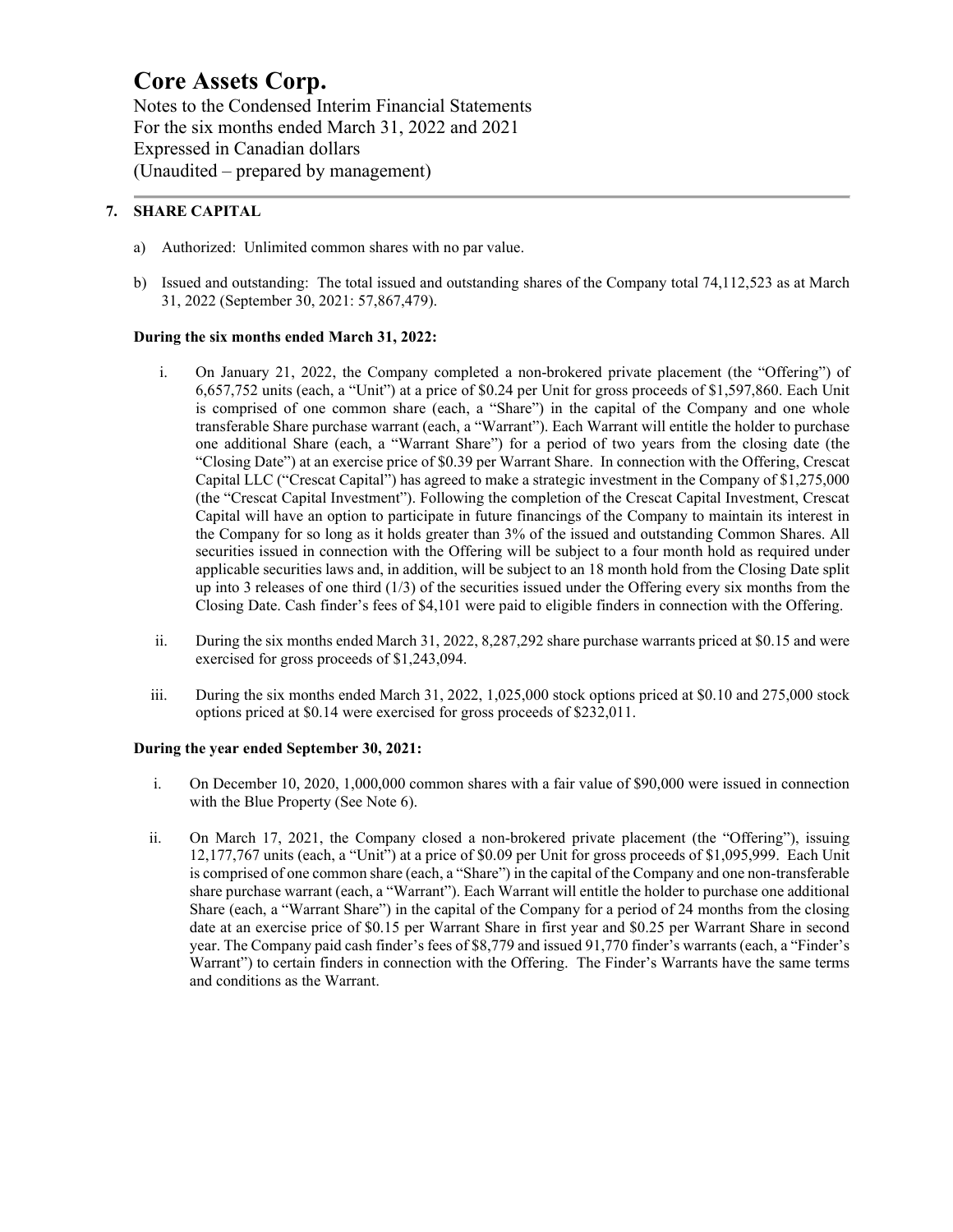Notes to the Condensed Interim Financial Statements For the six months ended March 31, 2022 and 2021 Expressed in Canadian dollars (Unaudited – prepared by management)

#### **7. SHARE CAPITAL** - continued

#### **During the year ended September 30, 2021:** - continued

- iii. On March 17, 2021, the Company closed a non-brokered flow-through private placement (the "Flowthrough Offering"), issuing 2,838,334 Shares, issued on a "flow-through basis" pursuant to the Income Tax Act (Canada), at a price of \$0.12 per Share for aggregate gross proceeds of \$340,600. The Company paid cash finder's fees of \$8,064. and issued 67,200 finder's warrants to certain finders in connection with the Flow-through Offering. Each finder's warrants will entitle the holder to purchase one additional share in the capital of the Company for a period of 24 months from the closing date at an exercise price of \$0.15 per warrant in first year and \$0.25 per warrant in second year.
- iv. On June 11, 2021, 2,000,000 common shares with a fair value of \$280,000 were issued to directors and a consultant in connection with bonus (see Note 9)
- v. On June 15, 2021, 1,000,000 common shares with a fair value of \$135,000 were issued in connection with the Blue Property (See Note 6).
- vi. On August 25, 2021, the Company closed a non-brokered private placement (the "Offering"), issuing 11,012,000 units (each, a "Unit") at a price of \$0.055 per Unit for gross proceeds of \$605,660. Each Unit is comprised of one common share (each, a "Share") in the capital of the Company and one-half of one transferable share purchase warrant (each, a "Warrant"). Each Warrant will entitle the holder to purchase one additional Share (each, a "Warrant Share") in the capital of the Company for a period of 24 months from the closing date at an exercise price of \$0.25 per Warrant Share. All shares issued in connection with this private placement have a twelve month hold period.
- vii. On August 25, 2021, the Company closed a non-brokered flow-through private placement (the "Flowthrough Offering"), issuing 4,465,000 Shares, issued on a "flow-through basis" pursuant to the Income Tax Act (Canada), at a price of \$0.08 per Share for aggregate gross proceeds of \$357,200. All shares issued in connection with this private placement have a twelve month hold period.
- viii. During the year ended September 30, 2021, 2,157,778 share purchase warrants priced at \$0.15 were exercised for total gross proceeds of \$323,667.
- ix. During the year ended September 30, 2021, \$31,500 was received for the exercise of warrants. The warrant documents were received in October 2021 and the shares were issued subsequent to September 30, 2021.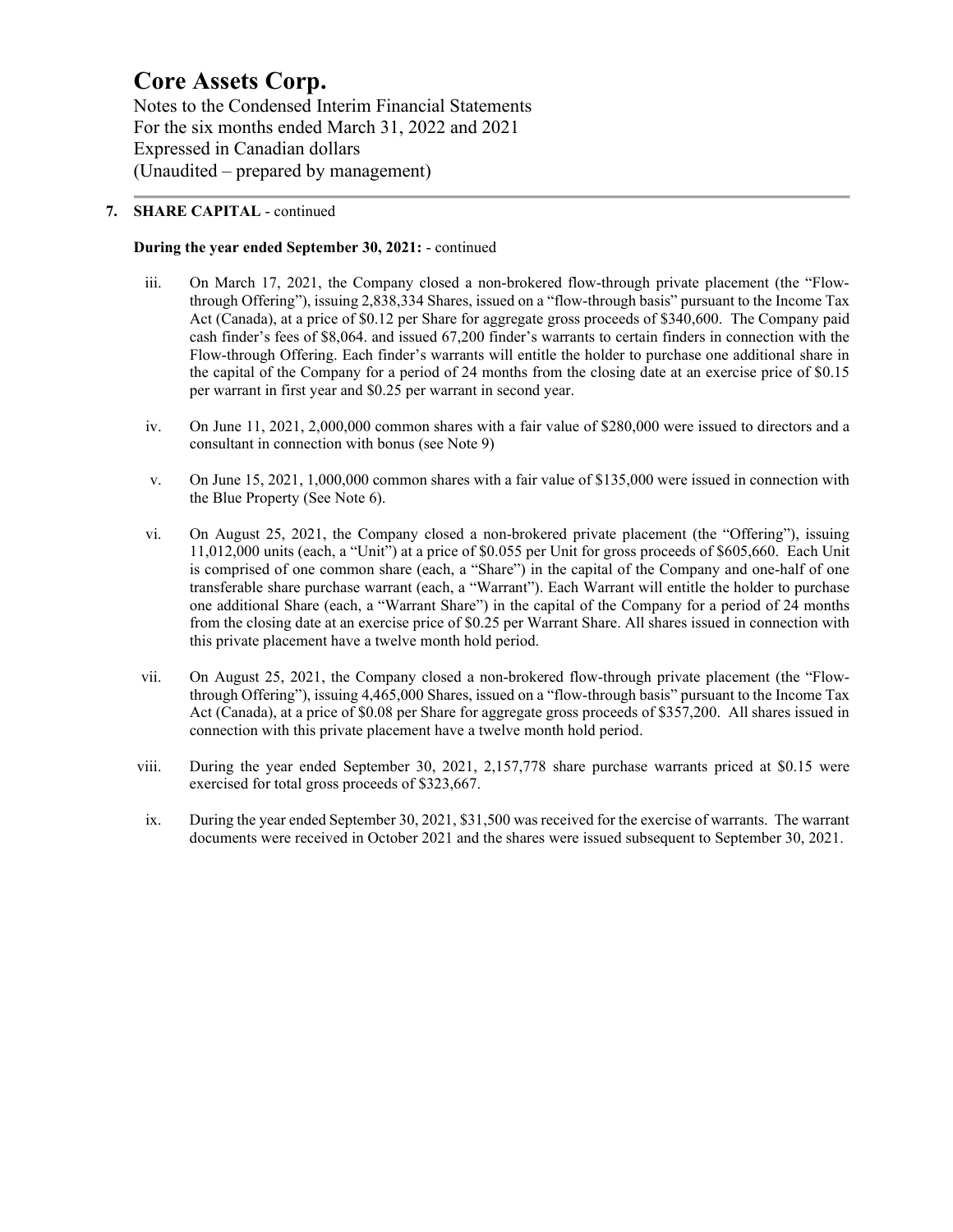Notes to the Condensed Interim Financial Statements For the six months ended March 31, 2022 and 2021 Expressed in Canadian dollars (Unaudited – prepared by management)

#### **7. SHARE CAPITAL** - continued

#### c) Share purchase warrants / finder's warrants:

The following is a summary of warrant transactions for the six months ended March 31, 2022 and the year ended September 30, 2021:

|                              | March 31, 2022        |    |                   | <b>September 30, 2021</b> |    |                   |  |
|------------------------------|-----------------------|----|-------------------|---------------------------|----|-------------------|--|
|                              |                       |    | Weighted          |                           |    | Weighted          |  |
|                              |                       |    | Average           |                           |    | Average           |  |
|                              | Number of<br>Warrants |    | Exercise<br>Price | Number of<br>Warrants     |    | Exercise<br>Price |  |
| Balance, beginning of period | 15,684,959            | \$ | 0.19              |                           | \$ |                   |  |
| Granted                      | 6,657,752             |    | 0.39              | 17,842,737                |    | 0.18              |  |
| Exercised                    | (8, 287, 292)         |    | 0.15              | (2,157,778)               |    | 0.15              |  |
| Balance, end of period       | 14,055,419            | S  | 0.32              | 15,684,959                | \$ | 0.19              |  |

The following warrants were outstanding and exercisable as at March 31, 2022:

| <b>Expiry Date</b> | Exercise<br>Price | Number<br>of Warrants | Contractual<br>Life (Years) |
|--------------------|-------------------|-----------------------|-----------------------------|
| March 17, 2023     | \$0.25            | 1,891,667             | 0.96                        |
| April 25, 2023     | \$0.25            | 5,506,000             | 1.40                        |
| January 21, 2024   | \$0.39            | 6,657,752             | 1.81                        |
| Total outstanding  |                   | 14,055,419            |                             |
| Total exercisable  |                   | 7,397,667             |                             |

The following assumptions were used for the Black-Scholes pricing model calculations for the finder's warrants:

|                                 | March 17, 2021 |
|---------------------------------|----------------|
| Risk-free interest rate         | $0.27\%$       |
| Expected stock price volatility | 158.23%        |
| Expected option life in years   | 2 years        |
| Dividend rate                   | Nil            |

#### **8. SHARE-BASED PAYMENTS**

 $\overline{a}$ 

The Company has a stock option plan for officers, directors, employees and consultants. Options are granted with an exercise price determined by the Board of Directors, which may not be less than 25% of the Company's stock price on the date of the grant. Options granted to directors, employees and consultants other than consultants engaged in investor relations activities will vest immediately. However, for options granted to employees and consultants engaged in investor relations activities will vest in stages over a minimum period of 12 months with no more than one-quarter of the options vesting in any three-month period.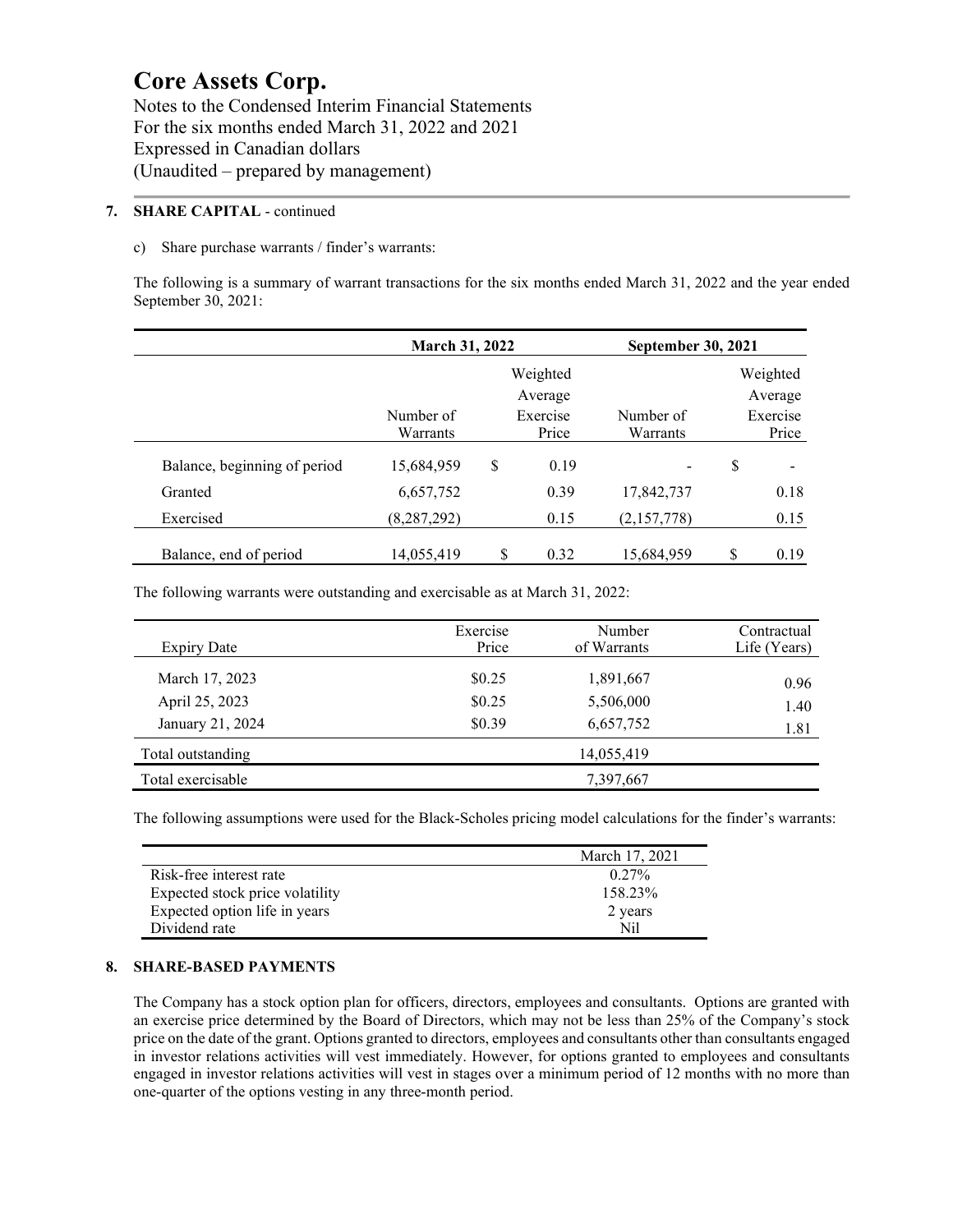Notes to the Condensed Interim Financial Statements For the six months ended March 31, 2022 and 2021 Expressed in Canadian dollars (Unaudited – prepared by management)

#### **8. SHARE-BASED PAYMENTS** - continued

The following is a summary of option transactions under the Company's stock option plan for the six months ended March 31, 2022 and the year ended September 30, 2021:

|                                           | <b>March 31, 2022</b>    |    |                              | <b>September 30, 2021</b> |   |                              |
|-------------------------------------------|--------------------------|----|------------------------------|---------------------------|---|------------------------------|
|                                           |                          |    | Weighted                     |                           |   | Weighted                     |
|                                           | Number of<br>Options     |    | Average<br>Exercise<br>Price | Number of<br>Options      |   | Average<br>Exercise<br>Price |
| Balance, beginning of period<br>Exercised | 3,635,000<br>(1,300,000) | \$ | 0.12<br>0.11                 |                           | S |                              |
| Granted                                   | 4,500,000                |    | 0.50                         | 3,635,000                 |   | 0.12                         |
| Balance, end of period                    | 6,835,000                |    | 0.37                         | 3,635,000                 | S | 0.12                         |

The following stock options were outstanding and exercisable as at March 31, 2022:

| <b>Expiry Date</b> | Exercise<br>Price | Number<br>of Options | Contractual<br>Life (Years) |
|--------------------|-------------------|----------------------|-----------------------------|
| December 21, 2022  | \$0.10            | 910,000              | 0.73                        |
| June 11, 2023      | \$0.14            | 1,425,000            | 1.20                        |
| March 3, 2026      | \$0.50            | 4,500,000            | 3.93                        |
| Total outstanding  |                   | 6,835,000            |                             |
| Total exercisable  |                   | 2,335,000            |                             |

On December 21, 2020, the Company granted stock options to certain directors, officers, employees and consultants of the Company for the purchase of up to 1,935,000 common shares of the Company pursuant to its Stock Option Plan. Each option is exercisable for a period of 2 years at a price of \$0.10 per common share and vests immediately.

On June 11, 2021, the Company granted stock options to certain directors, officers, employees and consultants of the Company for the purchase of up to 1,700,000 common shares of the Company pursuant to its Stock Option Plan. Each option is exercisable for a period of 2 years at a price of \$0.14 per common share and vests immediately.

On March 3, 2022, the Company granted stock options to certain directors, officers, employees and consultants of the Company for the purchase of up to 4,500,000 common shares of the Company pursuant to its Stock Option Plan. Each option is exercisable for a period of 4 years at a price of \$0.50 per common share, vesting over two years in increments of 25% every 6 months.

During the six months ended March 31, 2022, \$481,666 (March 31, 2021 - \$113,310) was charged to share-based payments. The following assumptions were used for the Black-Scholes pricing model calculations:

|                                 | <b>December 21, 2020</b> | <b>June 11, 2021</b> | <b>March 3, 2022</b> |
|---------------------------------|--------------------------|----------------------|----------------------|
| Risk-free interest rate         | $0.23\%$                 | $0.31\%$             | $1.52\%$             |
| Expected stock price volatility | 150.3%                   | 150.2%               | 144.6%               |
| Expected option life in years   | 2 years                  | 2 years              | 4 years              |
| Dividend rate                   | Nil                      | Nil                  | Nil                  |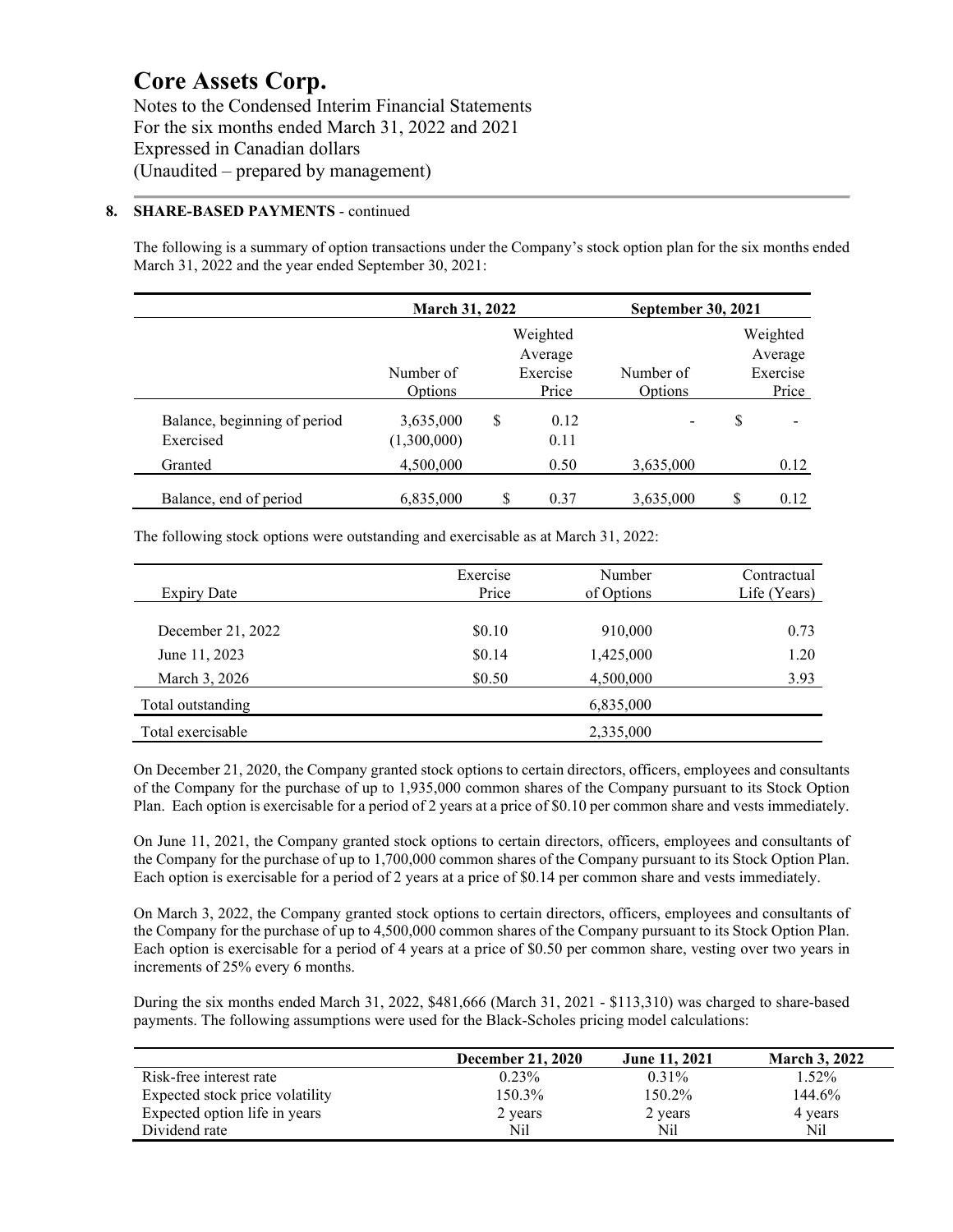Notes to the Condensed Interim Financial Statements For the six months ended March 31, 2022 and 2021 Expressed in Canadian dollars (Unaudited – prepared by management)

#### **9. RELATED PARTY TRANSACTIONS**

During the six months ended March 31, 2022 and 2021, the Company incurred the following transactions with officers or directors of the Company or companies with common directors:

|                                               | Six months ended March 31, |         |  |
|-----------------------------------------------|----------------------------|---------|--|
| Key management compensation*                  | 2022<br>\$                 | 2021    |  |
| Exploration and evaluation asset expenditures | 35,650                     | 13,500  |  |
| Wages to key management                       | 86,020                     | 8,850   |  |
| Administrative fees                           | 75,000                     | 75,000  |  |
| Consulting fees                               |                            | 26,488  |  |
| Share-based payments                          | 315,759                    | 87,837  |  |
| Advertising                                   | 75,000                     |         |  |
| Total                                         | 587,429                    | 211,675 |  |

\* Key management includes those persons having authority and responsibility for planning, directing and controlling the activities of the Company, directly or indirectly, including the Company's executive officers and certain members of its Board of Directors.

On June 11, 2021, the Company granted 1,920,000 bonus shares to two directors. The bonus shares were subject to the standard four month plus one day hold period. Per Canada Revenue Agency requirements, all related payroll taxes for the bonus shares were due on July 15, 2021. The Company has paid the payroll taxes of \$81,970 due by the directors and issued them promissory notes for reimbursement of these taxes at a later date. During the six months ended March 31, 2022, \$43,253 (March 31, 2021 - \$nil) was repaid to the Company. The shares are in recognition of the extensive work performed in completing the Company's recent financing as well as increasing the Company's land position.

As at March 31, 2022, there was \$28,578 (September 30, 2021: \$17,912) due to related parties of the Company.

Zimtu Capital Corp. ("Zimtu") is a company with common directors and management. Zimtu provides key management services and investor relations services to the Company and at March 31, 2022 holds 11.5% (September 30, 2021 – 14%) of the Company's shares. On August 1, 2020, the Company entered into a twelve-month Management Services Agreement ("Agreement") with Zimtu. Under the terms of the Agreement, Zimtu will provide the Company with administrative and managerial services, including corporate maintenance, continuous disclosure services, rent, and office space, at a rate of \$12,500 per month. On August 1, 2021, the Agreement was renewed for an additional twelve months. During the year ended September 30, 2021, additional administrative fees were incurred in connection to the private placement. See also Note 7.

On October 1, 2021, the Company engaged Zimtu Capital Corp. to provide marketing services as part of a cooperative marketing program. In consideration, the Company will make 12 monthly payments of \$12,500.

The terms and conditions of these transactions with key management and their related parties were no more favourable than those available, or which might reasonably be expected to be available, or similar transactions to non-key management related entities on an arm's length basis.

These transactions are in the normal course of operations and have been valued in these financial statements at the exchange amount, which is the amount of consideration established and agreed to by the related parties. The amounts due to related parties are unsecured, non-interest bearing, and have no specific terms of repayment.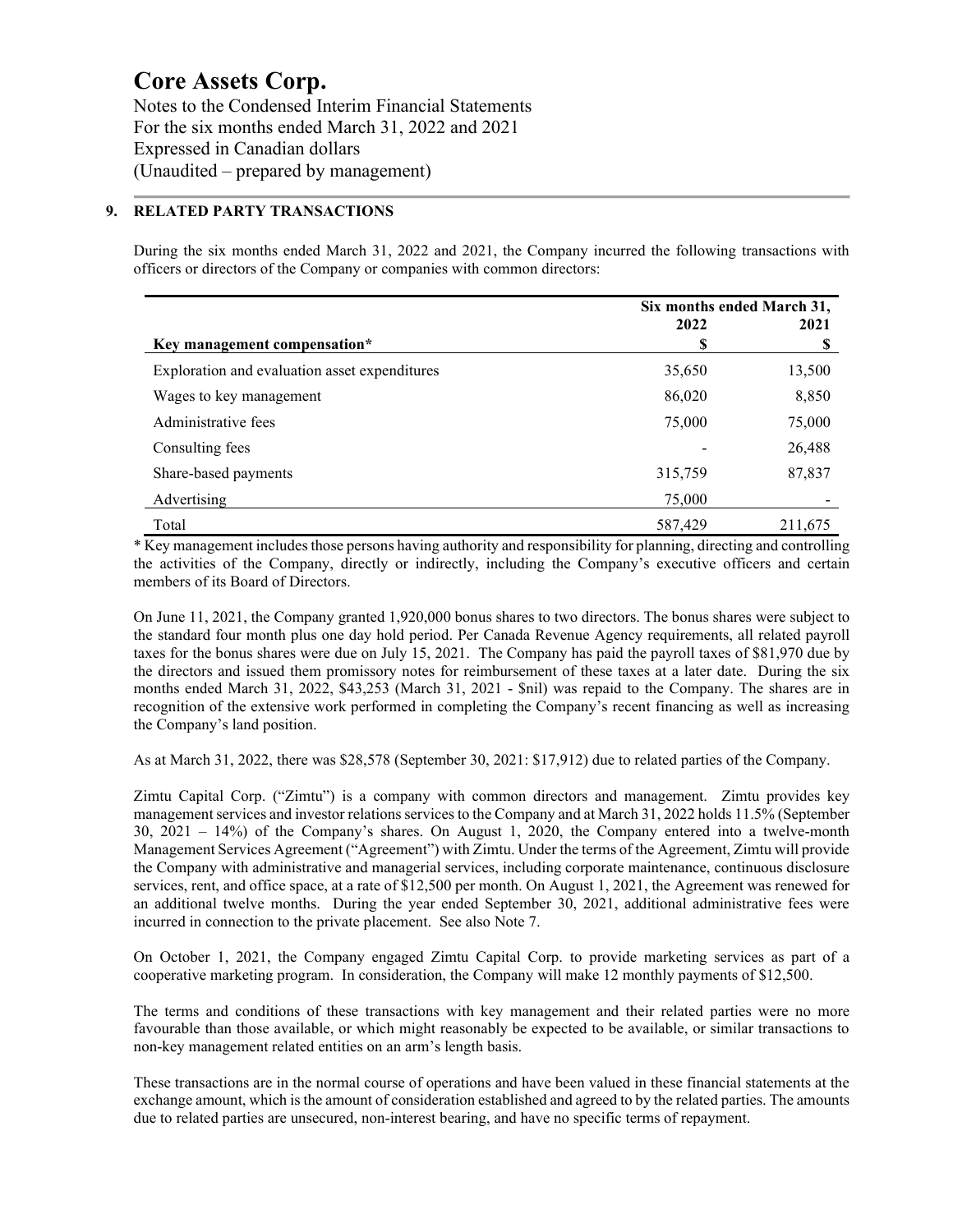Notes to the Condensed Interim Financial Statements For the six months ended March 31, 2022 and 2021 Expressed in Canadian dollars (Unaudited – prepared by management)

#### **10. FINANCIAL INSTRUMENTS**

The Company's risk management policies are established to identify and analyze the risks faced by the Company, to set appropriate risk limits and controls, and to monitor risks and adherence to market conditions and the Company's activities. The Company has exposure to credit risk, liquidity risk and market risk as a result of its use of financial instruments. This note presents information about the Company's exposure to each of the above risks and the Company's objectives, policies and processes for measuring and managing these risks. Further quantitative disclosures are included throughout these financial statements.

The Board of Directors has overall responsibility for the establishment and oversight of the Company's risk management framework. The Board has implemented and monitors compliance with risk management policies as set out herein.

a) Credit Risk

Credit risk is the risk of financial loss to the Company if a customer or counterparty to a financial instrument fails to meet its contractual obligations. The Company's cash is subject to credit risk for a maximum of the amounts shown on the statements of financial position.

At March 31, 2022, the Company held cash of \$3,861,523 (September 30, 2021: \$1,528,966) with Canadian chartered banks.

b) Liquidity Risk

Liquidity risk is the risk that the Company will incur difficulties meeting its financial obligations as they are due. The Company's approach to managing liquidity is to ensure, as far as possible, that it will have sufficient liquidity to meet its liabilities when due, under both normal and stressed conditions without incurring unacceptable losses or risking harm to the Company's reputation.

As at March 31, 2022, the Company has total current liabilities of \$50,221 (September 30, 2021: \$103,822). Management intends to meet these obligations by raising funds through future financings.

c) Market Risk

Market risk consists of currency risk, commodity price risk and interest rate risk. The objective of market risk management is to manage and control market risk exposures within acceptable limits, while maximizing returns.

i) *Currency Risk*

Foreign currency exchange rate risk is the risk that the fair value or future cash flows will fluctuate as a result of changes in foreign exchange rates. Although the Company is in the exploration stage and has not yet developed commercial mineral interests, the underlying commodity price for minerals is impacted by changes in the exchange rate between the Canadian and United States dollar. As all of the Company's transactions are denominated in Canadian dollars, the Company is not significantly exposed to foreign currency exchange risk at this time.

ii) *Commodity Price Risk*

Commodity price risk is the risk that the fair value of future cash flows will fluctuate as a result of changes in commodity prices. Commodity prices for minerals are impacted by world economic events that dictate the levels of supply and demand as well as the relationship between the Canadian and United States dollar, as outlined above. As the Company has not yet developed commercial mineral interests, it is not exposed to commodity price risk at this time.

 iii) *Interest Rate Risk* Interest rate risk is the risk that future cash flows will fluctuate as a result of changes in market interest rates.